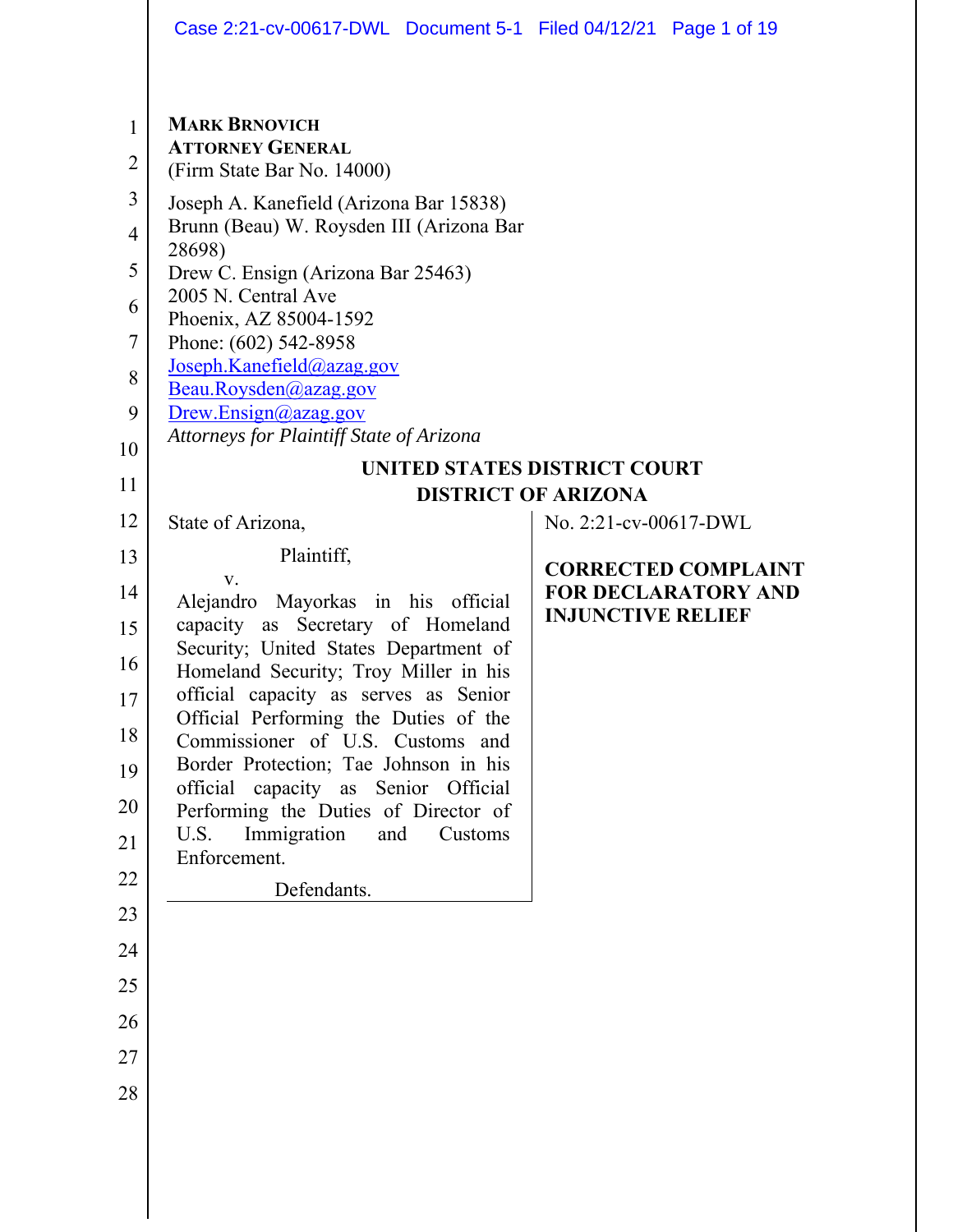1 2 3

4

5

7

11

#### **INTRODUCTION**

1. This is an action challenging Defendants' pervasive violations of the National Environmental Policy Act of 1969 ("NEPA") as it relates to immigration policy. Although those immigration policies undeniably have significant effects on the environment, Defendants have not even attempted to comply with NEPA.

6 8 9 10 2. "NEPA 'protects the environment by requiring that federal agencies carefully weigh environmental considerations and consider potential alternatives to the proposed action *before* the government launches any major federal action.'" *Native Vill. of Point Hope v. Jewell*, 740 F.3d 489, 493 (9th Cir. 2014) (cleaned up) (emphasis added). But here Defendants have embarked on multiple environmentally disruptive policies without performing even cursory environmental analysis.

12 13 14 15 16 17 18 19 20 21 22 23 24 25 26 3. Since at least 1975, the Ninth Circuit has held that population growth can be an environmental impact that agencies must consider under NEPA. *See City of Davis v. Coleman*, 521 F.2d 661, 671 (9th Cir. 1975). In that case, the Court held that the Federal Highway Administration violated NEPA by failing to prepare an environmental impact statement ("EIS") prior to the construction of a freeway interchange near an agricultural area. *Id*. at 666. As the Court explained in that case, "plain common sense" indicated that the highway interchange was likely to cause growth in the area: "The growth-inducing effects of the … project are its raison d'etre, and with growth will come growth's problems: increased population, increased traffic, increased pollution, and increased demand for services such as utilities, education, police and fire protection, and recreational facilities." *Id.* at 675. *See also Barnes v. U.S. Dep't of Transp.*, 655 F.3d 1124, 1139 (9th Cir. 2011) (holding that, with respect to project adding a new runway to an airport, "even if the stated purpose of the project is to increase safety and efficiency, the agencies must analyze the impacts of the increased demand attributable to the additional runway as growth-inducing effects").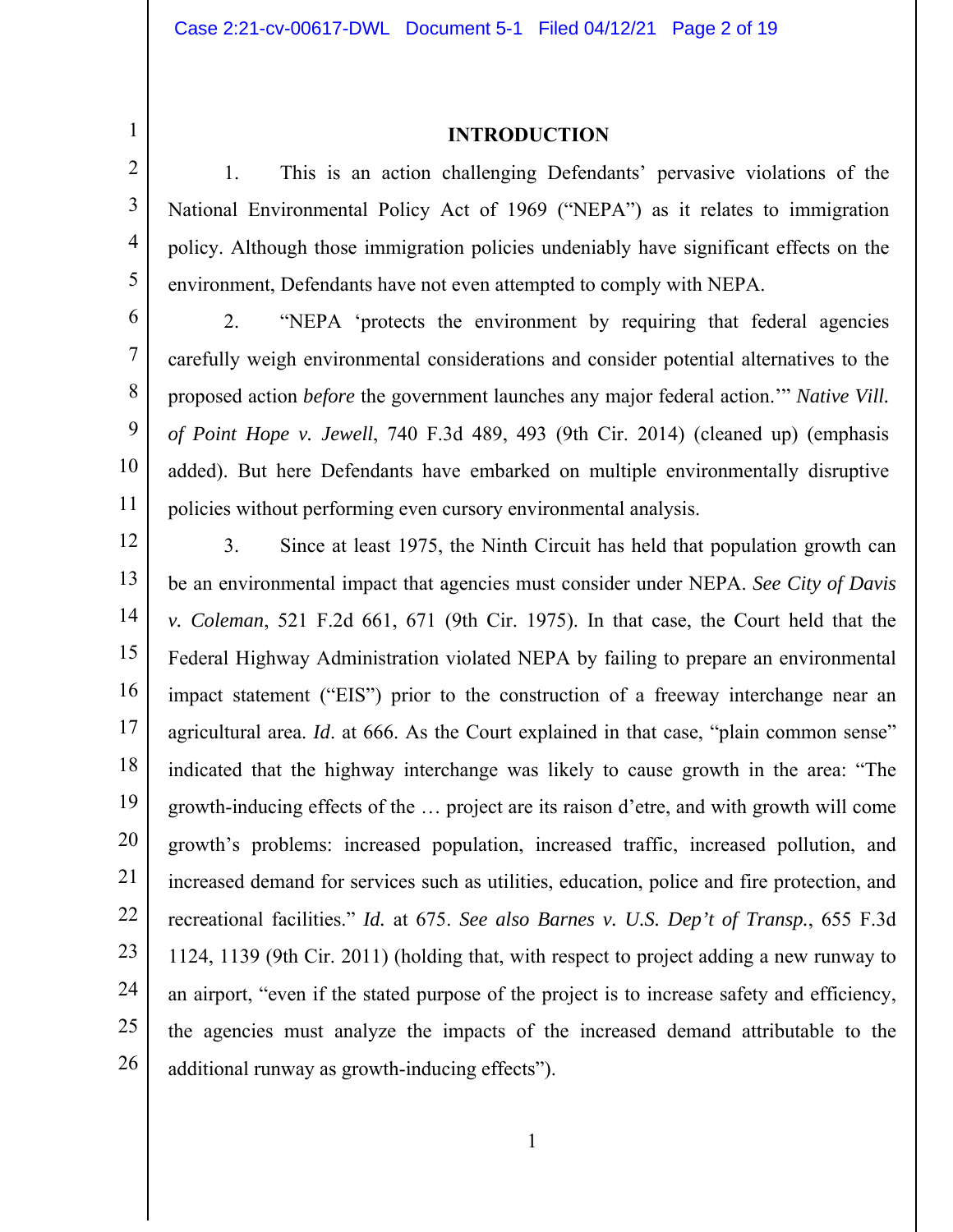2

3

4

5

6

4. Here, however, Defendants have, on information and belief, decided to (1) halt construction of hundreds of miles of border wall, leaving completely arbitrary gaps between physical barriers, encouraging and abetting widespread illegal migration and (2) halt the "Remain in Mexico" program, enabling tens of thousands of asylum claimants to enter the United States—all without preparing an environmental impact statement for *any* of these activities.

7 8 9 10 11 12 5. Each of these activities individually involves environmental consequences that are far greater than construction of a single highway interchange or runway. But Defendants have not prepared an EIS to consider any of them. Indeed, Defendants have not even prepared environmental assessments ("EAs"), which are less fulsome documents that can be employed where—unlike here—the actions at issue will not "significantly affect<sup>[]</sup> the quality of the human environment<sup>[1]</sup>" 42 U.S.C. § 4332(C).

13 14 15 6. Put simply, Defendants have flouted compliance with NEPA and have not even engaged in the pretense of performing any environmental analysis before taking environmentally transformative actions.

16 17 18 19 20 7. NEPA, 42 U.S.C. § 4321 *et seq.*, establishes "a national policy [to] encourage productive and enjoyable harmony between man and his environment[.]" 42 U.S.C. § 4321. NEPA effectuates this policy by imposing procedural requirements on federal agencies, and by providing that those agencies have to analyze the environmental impact of all their major actions.

21 22 23 24 25 26 8. NEPA is "particularly" concerned with "the profound influences of population growth" on the environment. *Id.* § 4331(a). Human population is among the biggest factors in environmental change. It is "plain common sense" that the number of people in an area has a significant impact on the environment, through factors such as urbanization, infrastructure development, pollution, and stress on natural resources. *See City of Davis*, 521 F.2d at 675.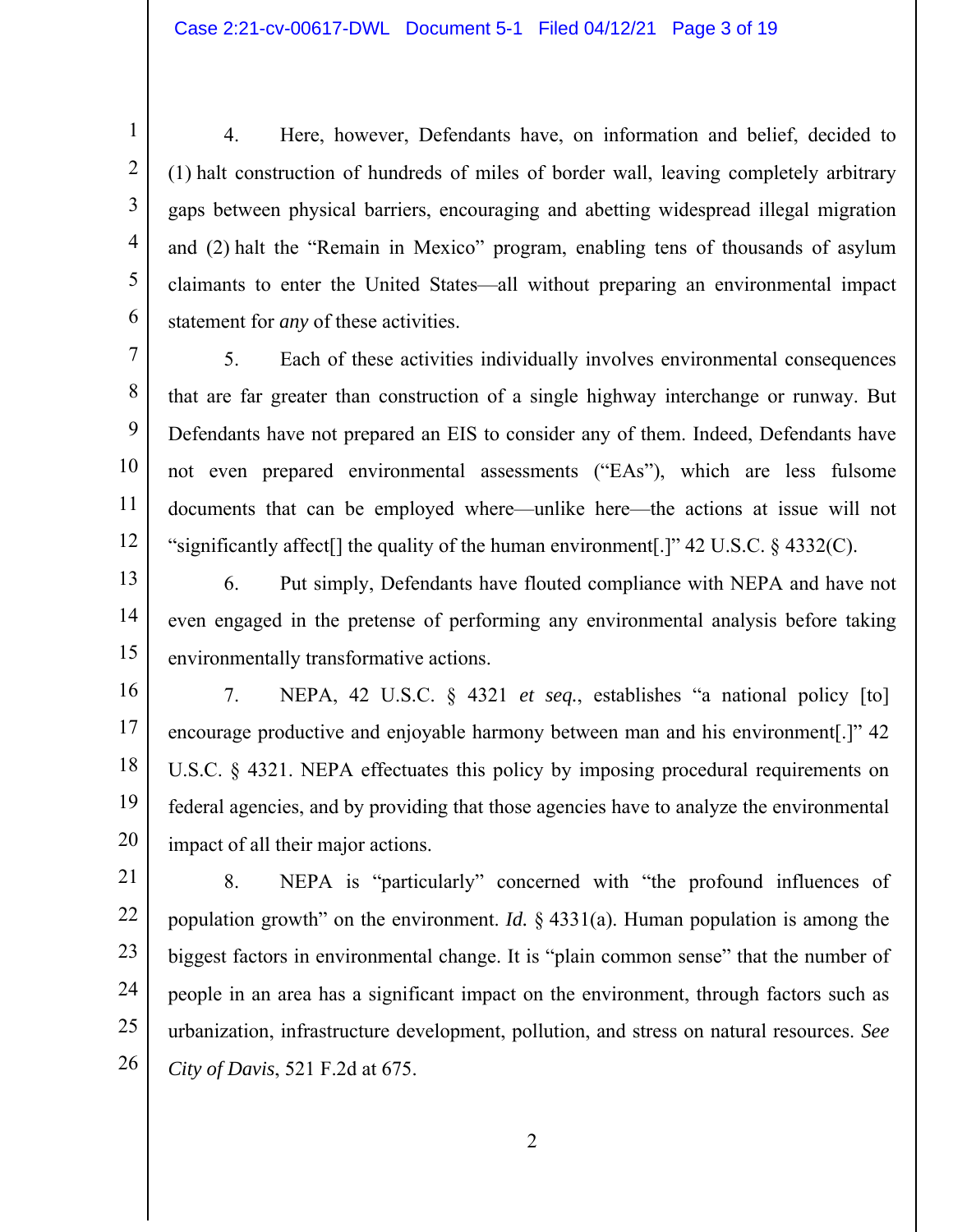2

3

4

9. Federal policies on immigration, asylum, refugee admission, refugee resettlement, border enforcement, and temporary workers, among others, have directly impacted and will continue to impact the population—and, consequently, the environment—of the State of Arizona.

5 6 7 8 9 10 11 10. As Justice Holmes explained in 1907: "the state has an interest independent of and behind the titles of its citizens, in all the earth and air within its domain. It has the last word as to whether its mountains shall be stripped of their forests and its inhabitants shall breathe pure air." *Georgia v. Tenn. Copper Co.*, 206 U.S. 230, 237 (1907). Arizona has a strong interest in ensuring that policies that affect the environment of the state are enacted consistent with federal law governing environmental protection.

12 13 14 15 16 17 18 19 20 11. This action challenges a collection of policies of Defendants that have the direct effect of causing growth in the population of Arizona through immigration (collectively, "Population Augmentation Policies"), having a direct and substantial impact on the environment in Arizona. Many of these environmental impacts are negative, as the Ninth Circuit explained in *City of Davis*: "increased traffic, increased pollution, and increased demand for services" all result directly from population growth. *See City of Davis*, 521 F.2d at 675. But migration can bring positive environmental effects too: for example, increased tax revenue, which enhances resources available for environmental preservation.

21 22 23 24 25 26 12. NEPA requires that all environmental impacts of major federal actions the good, the bad, and the ambiguous—be studied *prior* to the government taking action. *See*, *e.g.*, 40 C.F.R. § 1501.3 (requiring federal agencies to consider "[b]oth beneficial and adverse effects" under NEPA); 40 C.F.R. § 1508.1 (agencies must consider effects "resulting from actions that may have both beneficial and detrimental effects, even if on balance the agency believes that the effect will be beneficial"). But Defendants are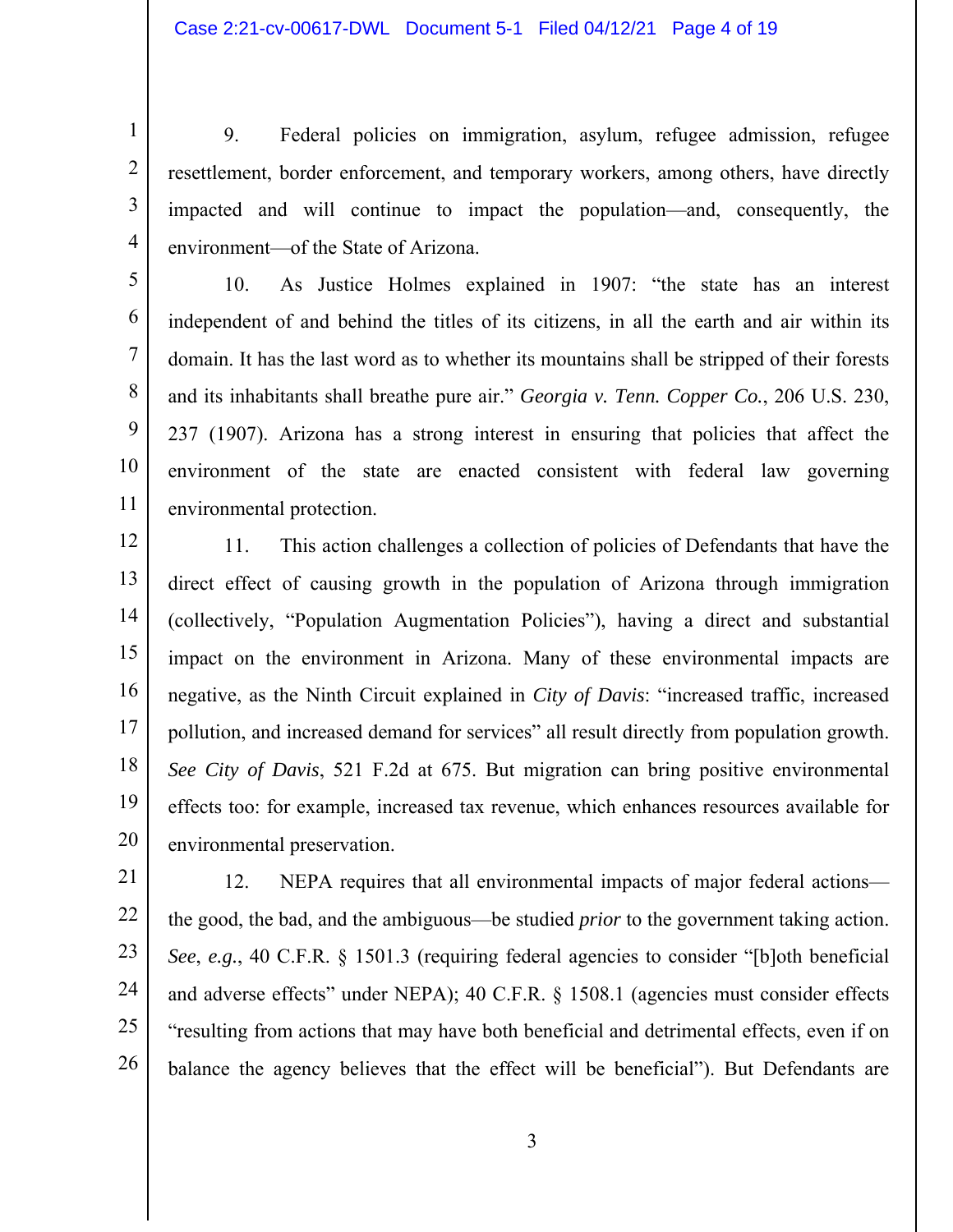simply ignoring NEPA entirely while engaging in actions that are certain to have dramatic impacts on the environment. This suit seeks to end these pervasive violations and require that Defendants discharge their duties under NEPA. It further seeks to compel Defendants to allow public participation in these processes, which is a central requirement of NEPA.

#### **PARTIES**

13. Plaintiff State of Arizona is a sovereign state of the United States of America, and is represented by Arizona Attorney General Mark Brnovich. The Attorney General is the chief legal officer of the State of Arizona, and has the authority to represent the State in federal court.

11 12 13 14 14. Defendant Alejandro Mayorkas is the Secretary of Homeland Security and therefore the "head" of the United States Department of Homeland Security ("DHS") with "direction, authority, and control over it." 6 U.S.C.  $\S 112(a)(2)$ . Defendant Mayorkas is sued in his official capacity.

15 16 15. Defendant United States Department of Homeland Security is a federal agency.

17 18 19 16. Defendant Troy Miller serves as Senior Official Performing the Duties of the Commissioner of U.S. Customs and Border Protection ("CBP"). Defendant Miller is sued in his official capacity.

20 21 22 17. Defendant Tae Johnson serves as Deputy Director and Senior Official Performing the Duties of Director of U.S. Immigration and Customs Enforcement. Defendant Johnson is sued in his official capacity.

23

1

2

3

4

5

6

7

8

9

10

## **JURISDICTION AND VENUE**

24 25 18. This Court has jurisdiction under 28 U.S.C. §§ 1331, 1346, and 1361, as well as 5 U.S.C. §§ 702-703.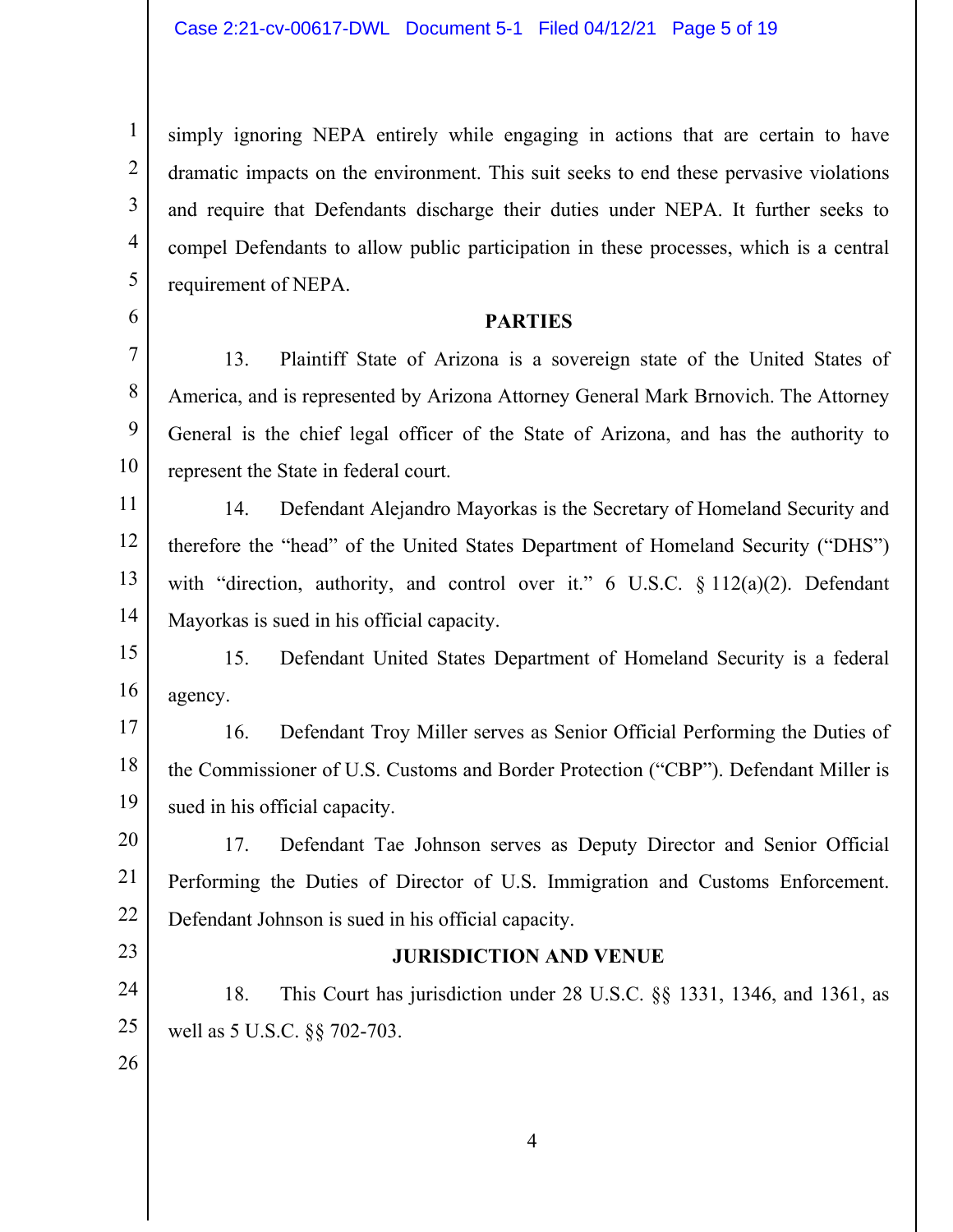4

5

6

1

19. The Court is authorized to award the requested declaratory and injunctive relief under 5 U.S.C. § 706, 28 U.S.C. § 1361, and 28 U.S.C. §§ 2201–2202.

20. Venue is proper within this federal district pursuant to 28 U.S.C. § 1391(e) because (1) Plaintiffs State of Arizona resides in Arizona and no real property is involved and (2) "a substantial part of the events or omissions giving rise to the claim occurred" in this District.

# 7

8

### **LEGAL BACKGROUND**

**A. The National Environmental Policy Act** 

9 10 11 12 13 14 15 21. NEPA declares that "it is the continuing responsibility of the Federal Government to … improve and coordinate" federal programs in order to, among other things, "fulfill the responsibilities of each generation as trustee of the environment for succeeding generations;" "assure for all Americans safe, healthful, productive, and esthetically and culturally pleasing surroundings;" and, significantly, to "achieve a balance between population and resource use which will permit high standards of living and a wide sharing of life's amenities[.]" 42 U.S.C. § 4331(b).

16 17 18 19 20 21 22. The purpose of NEPA is to "infuse" these policy goals into agency decision-making. To accomplish its goals, NEPA creates a set of procedures which force federal government agencies to take account of environmental concerns. Accordingly, the statute provides, in relevant part, that "all agencies of the Federal Government shall" consider the environmental impacts of all "proposals . . . and other major Federal actions significantly affecting the quality of the human environment[.]" 42 U.S.C. § 4332.

- 22
- 23
- 24

23. Under NEPA, agencies must make a "detailed statement" on those impacts, addressing, among other things, alternatives to the proposed action. *Id.* This detailed statement is generally known as an environmental impact statement.

25 26 24. "NEPA has twin aims. First, it places upon an agency the obligation to consider every significant aspect of the environmental impact of a proposed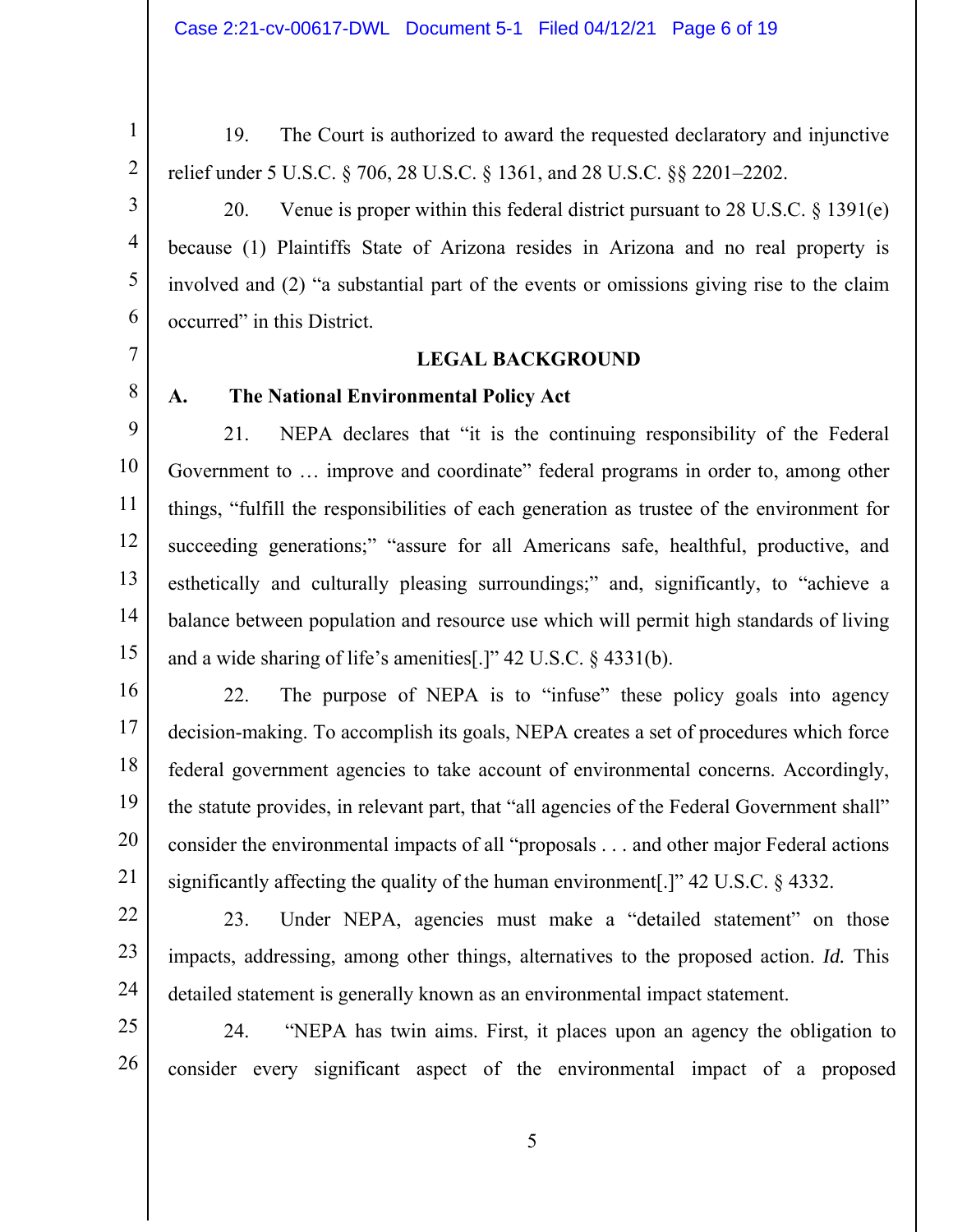#### Case 2:21-cv-00617-DWL Document 5-1 Filed 04/12/21 Page 7 of 19

1

2

3

4

5

11

12

13

action. Second, it ensures that the agency will inform the public that it has indeed considered environmental concerns in its decisionmaking process." *WildEarth Guardians v. Jewell*, 738 F.3d 298, 302 (D.C. Cir. 2013) (citing *Balt. Gas & Elec. Co. v. NRDC*, 462 U.S. 87, 97 (1983)) (cleaned up); *accord Robertson v. Methow Valley Citizens Council*, 490 U.S. 332, 349 (1989).

6 7 8 9 10 25. NEPA thus ensures that important environmental effects will not be "overlooked or underestimated[.]" *Robertson*, 490 U.S. at 349. The requirement to evaluate environmental impacts also provides the public with information about environmental impacts, assuring the public that the agency is considering the environment and providing a "springboard for public comment[.]" *Id*. Public participation under NEPA serves to improve the agency's process by ensuring that a "larger audience can provide input as necessary to the agency making the relevant decisions." *See Department of Transp. v. Public Citizen*, 541 U.S. 752, 768 (2004) (cleaned up).

14 15 16 26. NEPA's requirements "are to be strictly interpreted to the fullest extent possible in accord with the policies embodied in the Act." *Center for Biological Diversity v. Bernhardt*, 982 F.3d 723, 734 (9th Cir. 2020) (cleaned up).

17 18 19 20 21 22 23 24 27. Alongside these provisions, NEPA established the Council on Environmental Quality ("CEQ") with authority to issue regulations to assist federal agencies in administering the statute's requirements. The CEQ regulations define important terms such as the "[m]ajor Federal action" and "[e]ffects or impacts[,]" 40 C.F.R. § 1508.1, and set up procedures for public participation in the EIS process. *See, e.g.*, 40 C.F.R. § 1503 *et seq.* CEQ regulations also set forth the process for agencies to use in determining whether NEPA applies or is otherwise fulfilled. *See* 40 C.F.R. § 1501 *et seq.*

25 26 28. Under existing CEQ regulations, environmental impacts should be "considered early in the process in order to ensure informed decision making by Federal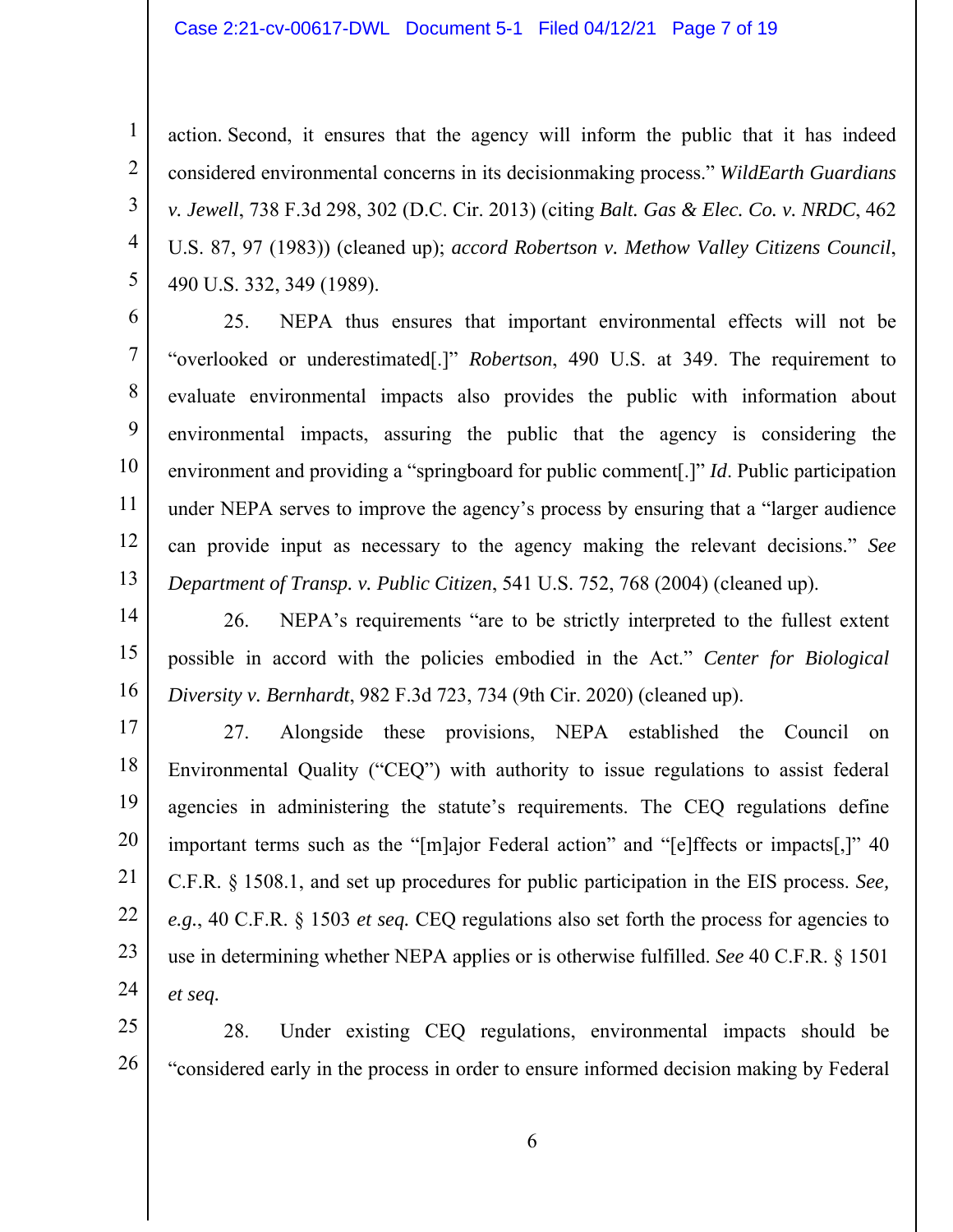agencies." 40 C.F.R. § 1500.1(b). NEPA should be integrated with other planning "at the earliest reasonable time to ensure that agencies consider environmental impacts in their planning and decisions[.]"  $40$  C.F.R. § 1501.2(a).

4 5 6 7 29. Agencies may identify "categories of actions" which "normally do not have a significant effect on the human environment" and which therefore do not require the preparation of an EIS. 40 C.F.R. § 1501.4(a) ("categorical exclusions"). Such actions are exempt from environmental review, absent extraordinary circumstances.

8 9 10 11 12 13 30. CEQ regulations provide that agencies should prepare an Environmental Assessment ("EA") for proposed actions that are not categorically excluded if those actions are "not likely to have significant effects or when the significance of the effects is unknown[.]" 40 C.F.R. § 1501.5(a). The EA may assist the agency in determining whether to prepare a full-fledged EIS or whether to issue a finding of no significant impact. 40 C.F.R. § 1501.5(b).

14 15 16 17 18 19 20 31. The regulations also state that agencies "shall evaluate in a single environmental impact statement proposals or parts of proposals that are related to each other closely enough to be, in effect, a single course of action." 40 C.F.R. § 1502.4(a). When considering such programmatic action, agencies should consider factors such as whether the relevant actions are "occurring in the same general location," and whether they "have relevant similarities, such as common timing, impacts, alternatives, methods of implementation, media, or subject matter." 40 C.F.R. § 1502.4(b)(1).

26

1

2

3

32. CEQ regulations define the "[e]ffects or impacts" that agencies must consider to include "ecological (such as the effects on natural resources and on the components, structures, and functioning of affected ecosystems), aesthetic, historic, cultural, economic (such as the effects on employment), social, or health effects. Effects may also include those resulting from actions that may have both beneficial and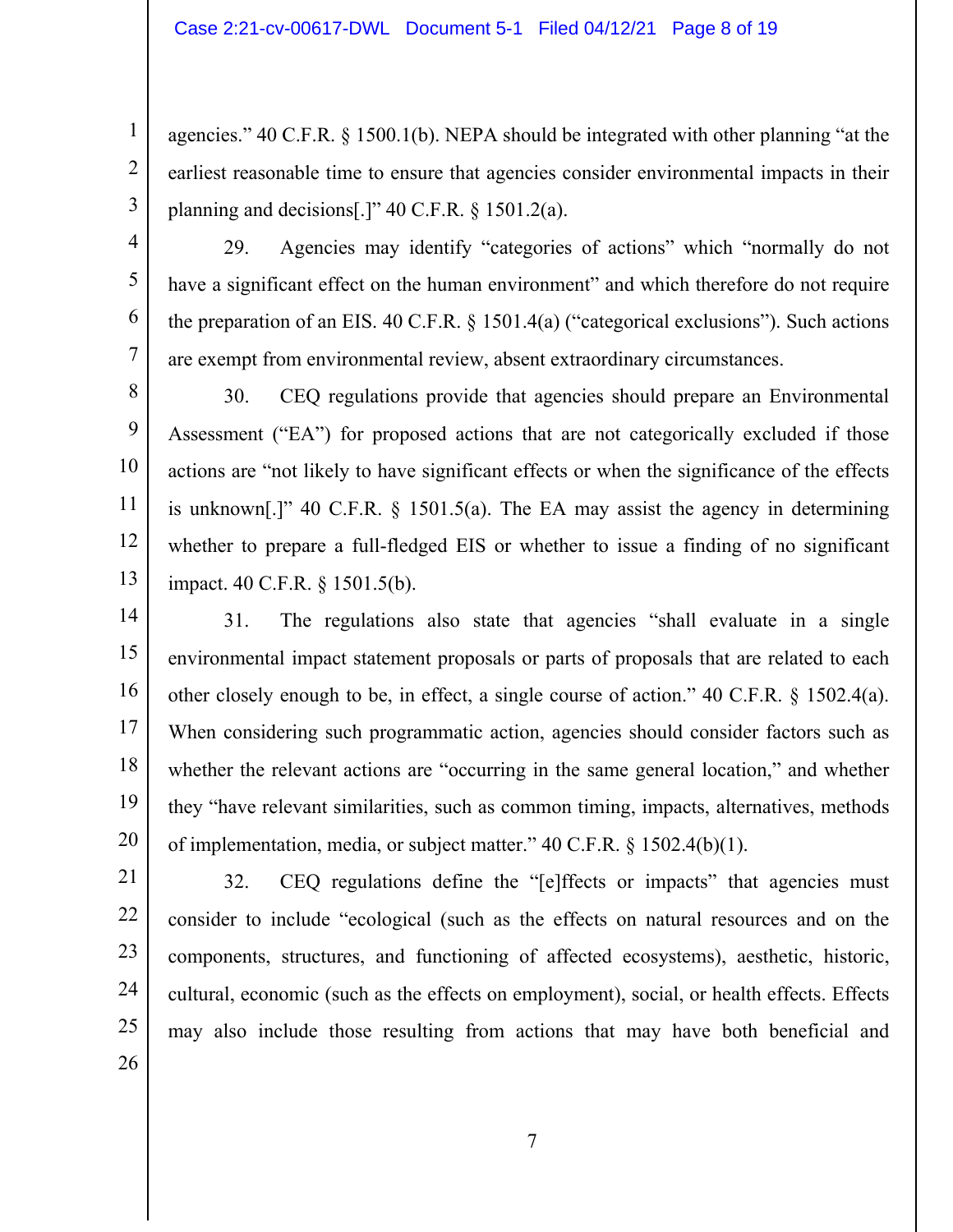#### Case 2:21-cv-00617-DWL Document 5-1 Filed 04/12/21 Page 9 of 19

detrimental effects, even if on balance the agency believes that the effect will be beneficial." 40 C.F.R. § 1508.1(g)(1).

3

4

5

6

7

8

1

2

## **B. The Administrative Procedure Act**

33. The Administrative Procedure Act ("APA") provides for judicial review of agency action. *See* 5 U.S.C. § 701 *et seq.* Under the APA, a federal court reviewing agency action "shall" "hold unlawful and set aside agency action, findings, and conclusions" which the court finds are "arbitrary, capricious, an abuse of discretion, or otherwise not in accordance with law."

9 10 11 12 13 14 34. When an agency undertakes final agency action that fails to comply with NEPA, such action is unlawful and set must be aside under the APA. *See Cantrell v. City of Long Beach*, 241 F.3d 674, 679 n.2 (9th Cir. 2001) ("Although NEPA does not provide a private right of action for violations of its provisions, private parties may enforce the requirements of NEPA by bringing an action against the federal agency under  $\S$  10(a) of the Administrative Procedure Act.").

15

#### **FACTUAL BACKGROUND**

16 17 18 19 20 35. Defendants have undertaken a number of major federal actions which, collectively and in isolation, have caused and are causing significant effects to the quality of the human environment in the State of Arizona. Defendants have not prepared an environmental impact statement—or even an environmental assessment—for any of these activities.

21

#### **A. Promised Termination of Border Wall Construction**

22 23 24 25 26 36. On August 5, 2020, Joe Biden declared in an NPR interview that "[t]here will not be another foot of wall constructed in my administration, number one." *See* Lulu Garcia-Navarro August 5, 2020, interview of Joe Biden, https://twitter.com/i/status/1291000306915057669; *see also* Barbara Sprunt, *Biden Would End Border Wall Construction, But Wouldn't Tear Down Trump's Additions*,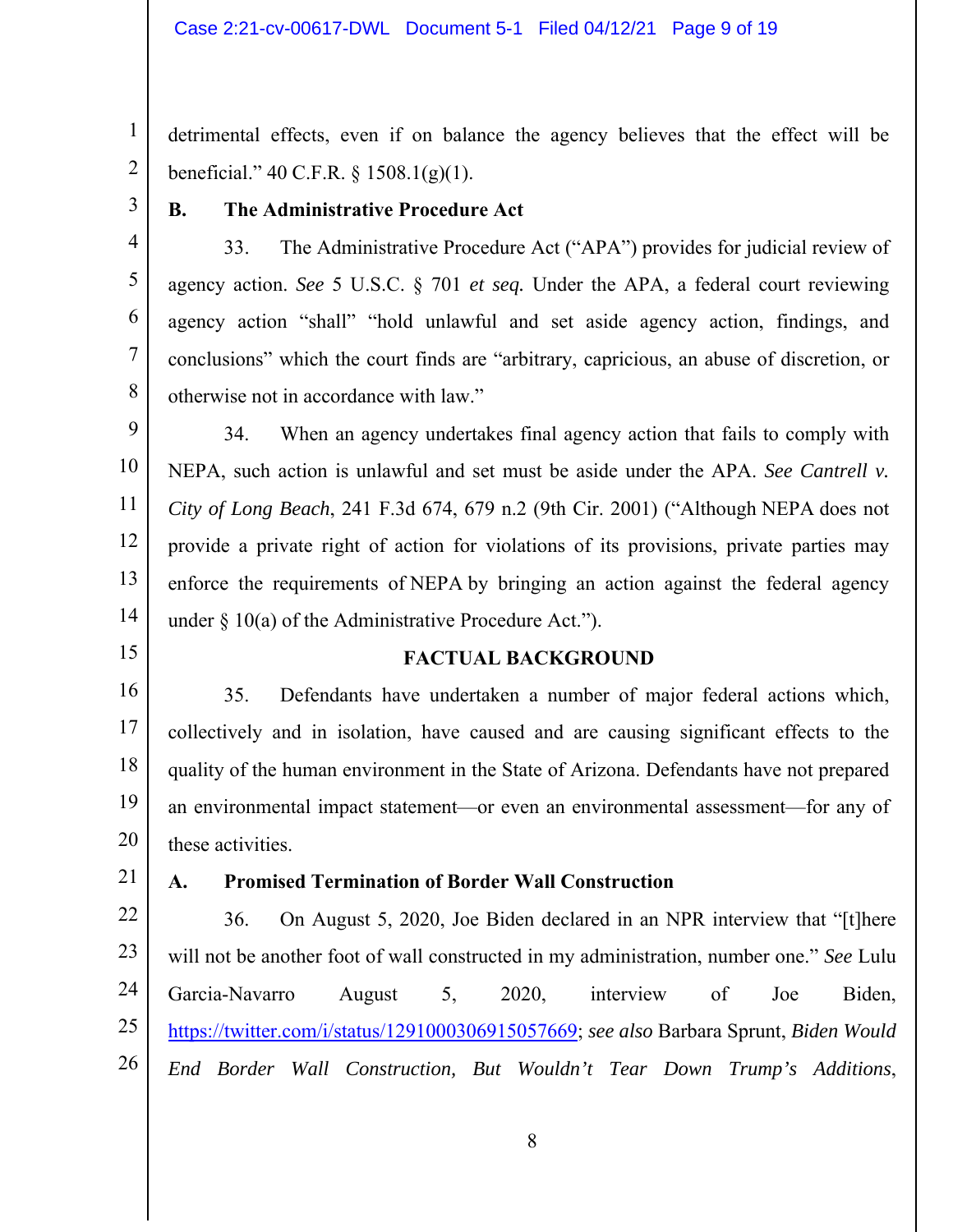1

11

https://www.npr.org/2020/08/05/899266045/biden-would-end-border-wall-constructionbut-wont-tear-down-trump-s-additions (last visited April 11, 2021).

37. He further stated, "Number 2, … I'm gonna make sure that we have border protection, but it's going to be based on making sure that we use high-tech capacity to deal with it *and at the ports of entry, that's where all the bad stuff happens*." *See*  https://twitter.com/i/status/1291000306915057669 (emphasis added)

38. He also responded when asked about land confiscations, he responded "End. Stop. Done. Over. Not gonna do it. *Withdraw the lawsuits. We're out.* We're not gonna confiscate the land." *See* https://twitter.com/i/status/1291000306915057669 (emphasis added).

12 39. These statements by Mr. Biden, individually and collectively, show that he promised to stop all new wall construction.

13 14 15 16 17 18 19 20 21 40. On January 20, 2021, President Biden, in one of his first official actions, issued a proclamation directing DHS to "pause work on each construction project on the southern border wall" and to "pause immediately the obligation of funds related to construction of the southern border wall[.]" *See Proclamation on the Termination Of Emergency With Respect To The Southern Border Of The United States And Redirection Of Funds Diverted To Border Wall Construction*, Office of the White House (Jan. 20, 2021), *available at* https://www.whitehouse.gov/briefing-room/presidentialactions/2021/01/20/proclamation-termination-of-emergency-with-respect-to-southernborder-of-united-states-and-redirection-of-funds-diverted-to-border-wall-construction/.

22

23 41. This proclamation was issued without any notice and comment or interagency review.

24 25 26 42. The proclamation states that Defendant Secretary Mayorkas, in consultation with various other members of the cabinet and other appropriate agency and department heads, "shall develop a plan for the redirection of funds concerning the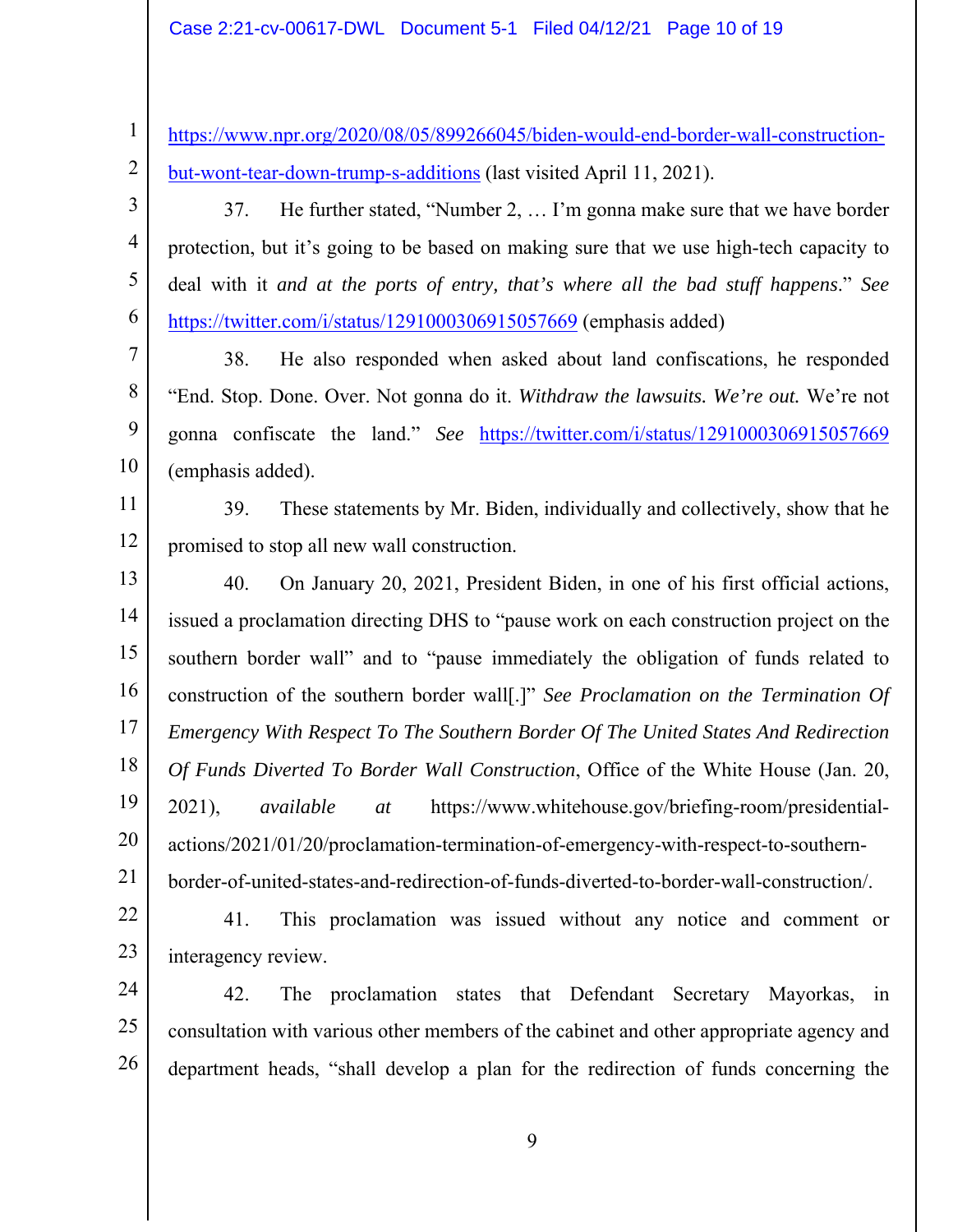2

3

4

5

6

7

8

9

10

southern border wall[.]" *Id.* Contrary to this order, the plan has not yet been announced, creating even greater uncertainty as to the status of the nation's border security.

43. The proclamation justifies its policy change in stating that "building a massive wall … is not a serious policy solution" and the wall is "a waste of money that diverts attention from genuine threats to our homeland security." *Id.* 

44. DHS has implemented this proclamation by suspending all border wall projects, on information and belief leaving hundreds of miles of fencing unfinished compared to what DHS had studied and planned. The termination of border wall construction has literally left huge holes in the border fencing, including substantial gaps across the Arizona-Mexico border.

11 12 13 14 15 16 45. Since January 20, machinery has been literally standing idle in some areas of Arizona's wilderness, with awkward-seeming and incomplete work in numerous places. *See* Mia Jankowicz, *Biden's order to pause construction on Trump's border wall expires on March 20. Nobody knows what happens next.*, Business Insider (Mar. 16, 2021, 6:47 AM), https://www.businessinsider.com/what-happen-end-biden-60-daypause-border-wall-work-2021-3.

17 18 46. One major purpose of the Defendants' actions was to signal the relative openness of the United States-Mexico border and to encourage migration.

19 20 21 47. Accordingly, DHS, following the policy prescriptions in the President's proclamation, have finally decided that the United States-Mexico border is adequately secured without the wall.

22 23 24 25 26 48. Furthermore, contrary to the unsupported claims that the wall was "not a serious policy solution" in the proclamation, many individuals are constantly seeking to cross the United States-Mexico border, for whom the wall has served both as a meaningful physical barrier and a powerful signal of the federal government's commitment to enforcing immigration law. And while DHS has reportedly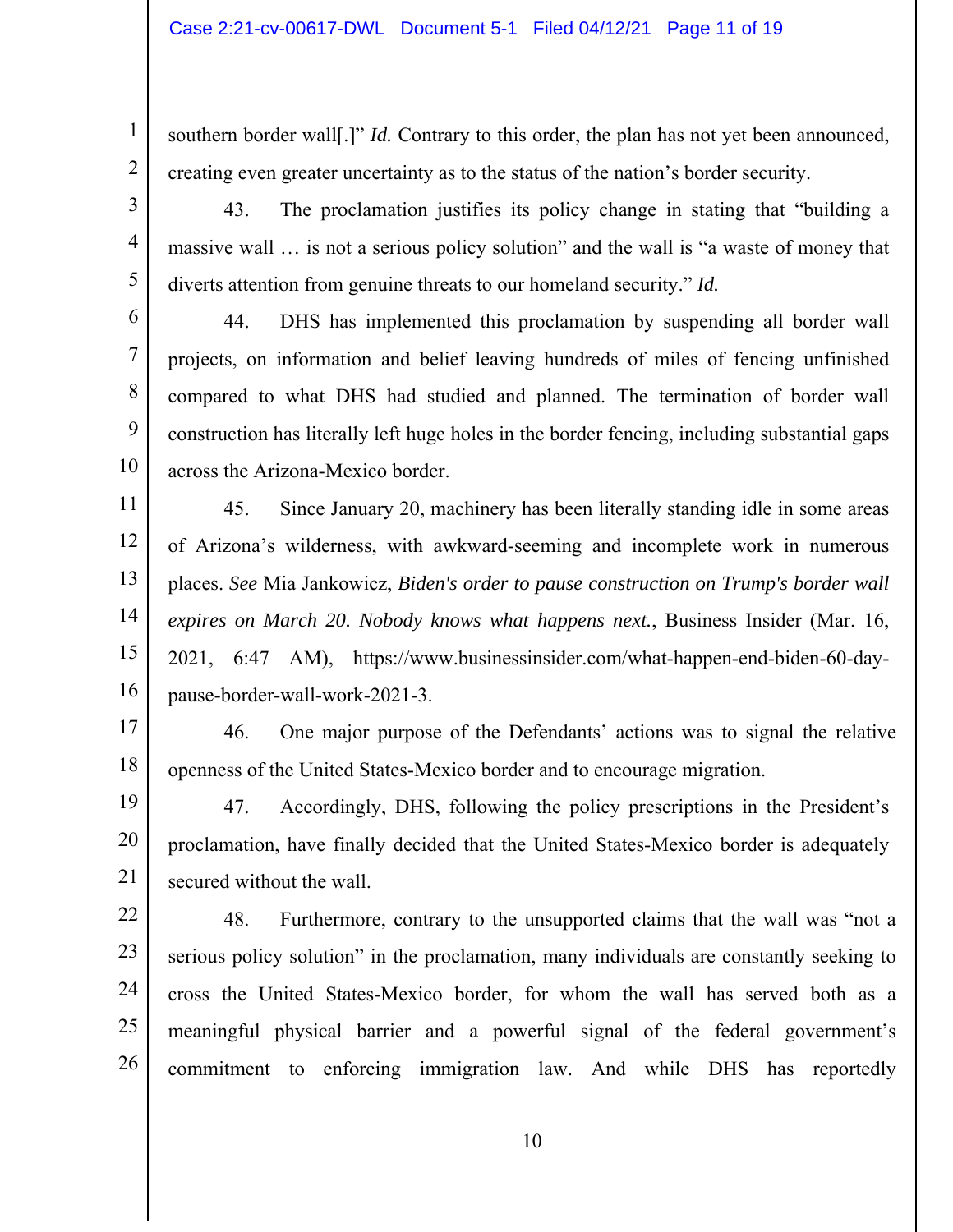2

3

4

5

6

7

"consider[ed]" making changes to address gaps in particular areas or implementing technology in places where the wall is finished, DHS has no intent to deviate from the fundamental policy announced in the Presidential Proclamation. *See* Ryan Saavedra, *Biden Admin Considers Restarting Border Wall Construction To 'Plug Gaps' Amid Biden's Border Crisis: Report*, Daily Wire (Apr. 6, 2021), https://www.dailywire.com/news/biden-admin-considers-restarting-border-wallconstruction-to-plug-gaps-amid-bidens-border-crisis-report.

8 9 10 11 12 13 14 15 16 17 18 19 20 21 49. As a directand foreseeable consequence of the gaps in the nation's border wall and the signal intentionally transmitted by the President and the Defendants, migrants have been crossing the border in Arizona in greater numbers than ever before. CBP reported it "encountered 171,700 migrants in March, including a record number of unaccompanied minors, far exceeding the prior month's totals." See Priscilla Alvarez, Border apprehensions spiked in March, including a record number of unaccompanied migrant minors, https://www.cnn.com/2021/04/02/politics/us-mexico-borderimmigration-apprehended/index.html (last visited Apr. 11, 2021). Indeed, "[t]he US is on track to encounter more than 2 million migrants at the US‐Mexico border by the end of the fiscal year, according to internal government estimates[,] marking a record high." See Priscilla Alvarez, US on track to encounter record 2 million migrants on the southern border, government estimates show, https://www.cnn.com/2021/03/31/politics/migrants-us-southern-border/index.html (last visited Apr. 11, 2021).

22 23 24 25 26 50. One border county sheriff stated that, at a particular gap in the fencing, "'five or six groups'" of migrants are able to cross a day. *See* Roman Chiarello, *Arizona sheriff says Biden halting border wall construction left area wide open for cartels*, Fox News (Mar. 5, 2021), https://www.foxnews.com/us/arizona-sheriff-biden-border-wallconstruction-cartels. One news outlet reported that "[s]mugglers send groups of asylum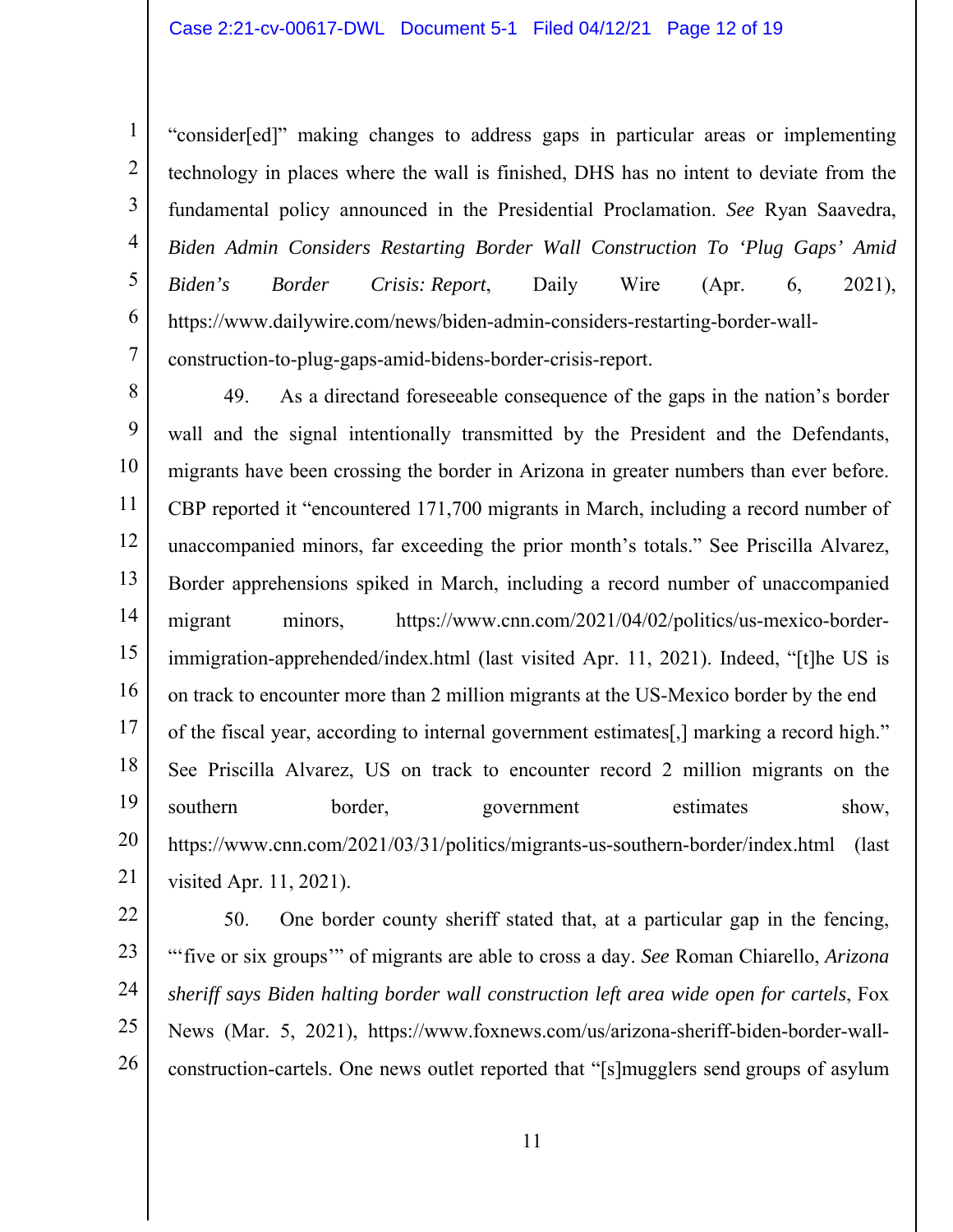2

3

4

5

seekers through the gaps [in the fencing] to overwhelm the agents. When agents leave to intercept or apprehend one group, another group scampers across." *See* William La Jeunesse, *Migrants stream through gaps in border wall following Biden's order to halt construction*, Fox News (Mar. 31, 2021), https://www.foxnews.com/politics/migrantsstream-through-gaps-in-border-wall-following-bidens-order-to-halt-construction.

6 7 8 9 10 11 12 51. One source estimates that approximately 1,000 individuals are able to evade detention and enter the United States illegally every single day, many of which are able to do so because of these glaring holes in the nation's border. *See* Heritage Experts Release New Biden Border Crisis Fact Check, Heritage Foundation (March 25, 2021), https://www.heritage.org/press/heritage-experts-release-new-biden-border-crisis-factcheck. Inevitably, many of these migrants settle in Arizona, increasing the population of the state.

13 14 15 16 17 52. Despite these reasonably foreseeable effects of Defendants' policies, at no time did they undertake any analysis of the environmental impacts on the human environment in Arizona of leaving the wall unfinished. These effects required preparation of an EIS before Defendants undertook the challenged actions. Defendants violated NEPA by failing to do so.

18 19 20 21 22 23 53. The combined effect of (1) partially constructing a barrier (2) followed by intentional refusal to complete portions of the barrier, leaving enormous "gaps," also has significant environmental impacts by itself. In particular, the barrier—with its new gaps—fragments the habitat of wildlife that lives in the U.S.-Mexico border region. And it does so in a manner that is completely arbitrary, unplanned, and unstudied under NEPA.

24 25 26 54. Defendants are required to perform an EIS to study the effects on wildlife and the environment as a result of the gaps they have now intentionally created in the border barrier.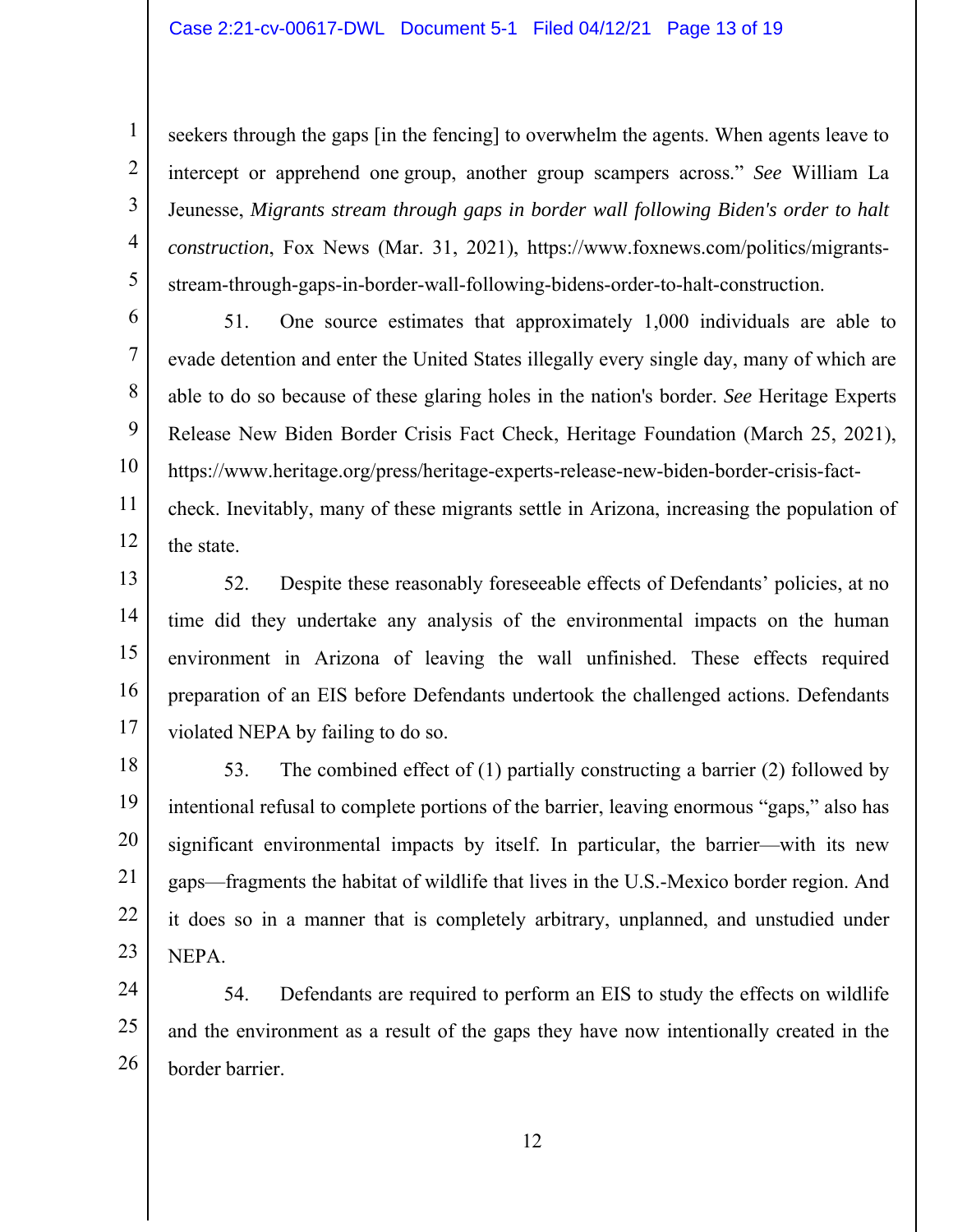3

4

5

6

7

8

# **B. Ending the "Remain in Mexico" Policy**

55. In January, 2019, DHS enacted the "Migrant Protection Protocols," (the "MPP") commonly known as the "Remain in Mexico" policy. Under this policy, "certain foreign individuals entering or seeking admission to the U.S. from Mexico – illegally or without proper documentation" were "returned to Mexico [to] wait outside of the U.S. for the duration of their immigration proceedings[.]" *See Migrant Protection Protocols*, Department of Homeland Security (Jan. 24, 2019), https://www.dhs.gov/news/2019/01/24/migrant-protection-protocols.

9 10 11 12 13 14 15 16 56. Under this program, approximately 65,000 non-Mexican migrants who were detained attempting to enter the United States illegally or without proper documentation across the Mexican border were sent back to Mexico to await the completion of their immigration processes. *See* Ted Hesson & Mimi Dwyer, *Biden to bring in asylum seekers forced to wait in Mexico under Trump program*, Reuters (Feb. 12, 2021, 4:10 AM), https://www.reuters.com/article/us-usa-biden-immigrationasylum/biden-to-bring-in-asylum-seekers-forced-to-wait-in-mexico-under-trumpprogram-idUSKBN2AC113.

17

18 19 20 57. On February 2, 2021, President Biden issued "Executive Order on Creating a Comprehensive Regional Framework to Address the Causes of Migration, to Manage Migration Throughout North and Central America, and to Provide Safe and Orderly Processing of Asylum Seekers at the United States Border."<sup>1</sup> This order, among other 

- throughout-north-and-central-america-and-to-provide-safe-and-orderly-processing/.
- 26

<sup>22</sup>  23 24 25 <sup>1</sup> See Executive Order on Creating a Comprehensive Regional Framework to Address the *Causes of Migration, to Manage Migration Throughout North and Central America, and to Provide Safe and Orderly Processing of Asylum Seekers at the United States Border*, Office of the White House (Feb. 2, 2021), https://www.whitehouse.gov/briefingroom/presidential-actions/2021/02/02/executive-order-creating-a-comprehensiveregional-framework-to-address-the-causes-of-migration-to-manage-migration-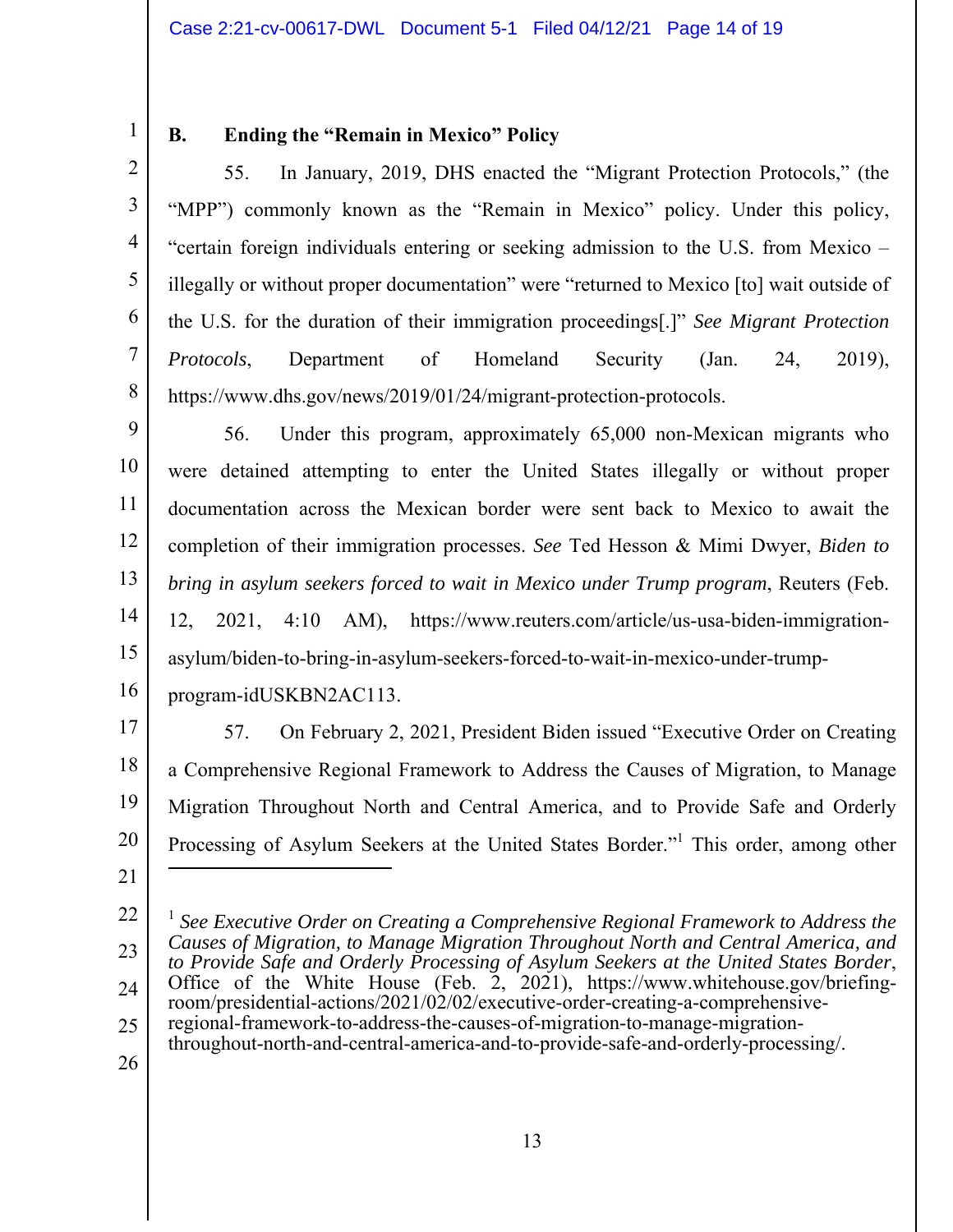things, ordered DHS and HHS to "reinstate the safe and orderly reception and processing of arriving asylum seekers, consistent with public health and safety and capacity constraints" and commanded DHS to "promptly review and determine whether to terminate or modify the program known as the Migrant Protection Protocols[.]" *Id.*

6 58. On February 11, 2021, DHS announced it would process into the United States individuals who had been returned to Mexico under the MPP. *See DHS Announces Process to Address Individuals in Mexico with Active MPP Cases*, Department of Homeland Security (Feb. 11, 2021), https://www.dhs.gov/news/2021/02/11/dhsannounces-process-address-individuals-mexico-active-mpp-cases. Beginning on February 19, 2021, DHS started to execute this policy and bring those individuals into to the United States.

12 13 14 15 16 17 18 59. On information and belief, thousands of individuals have been released and are being released into Arizona as a result of the termination of this program that otherwise would never have entered the country. Many, if not most, will be able to remain and reside in the state, regardless of the formal outcomes of their immigration proceedings. Despite the intent to cause this outcome, at no time did Defendants undertake any analysis of the environmental impacts on the human environment in Arizona of this additional population.

19

1

2

3

4

5

7

8

9

10

11

## **C. Impact of Increased Population on the Human Environment**

20 21 22 60. On information and belief, thousands of additional individuals have settled and continue to settle in Arizona than otherwise would have as the intentional, anticipated, and direct result of Defendants actions.

23 24 25 26 61. As stated above, NEPA expressly states that one of its purposes is to "achieve a balance between population and resource use which will permit high standards of living and a wide sharing of life's amenities[.]" 42 U.S.C. § 4331(b). As the drafters of NEPA recognized, population growth has significant environmental impacts.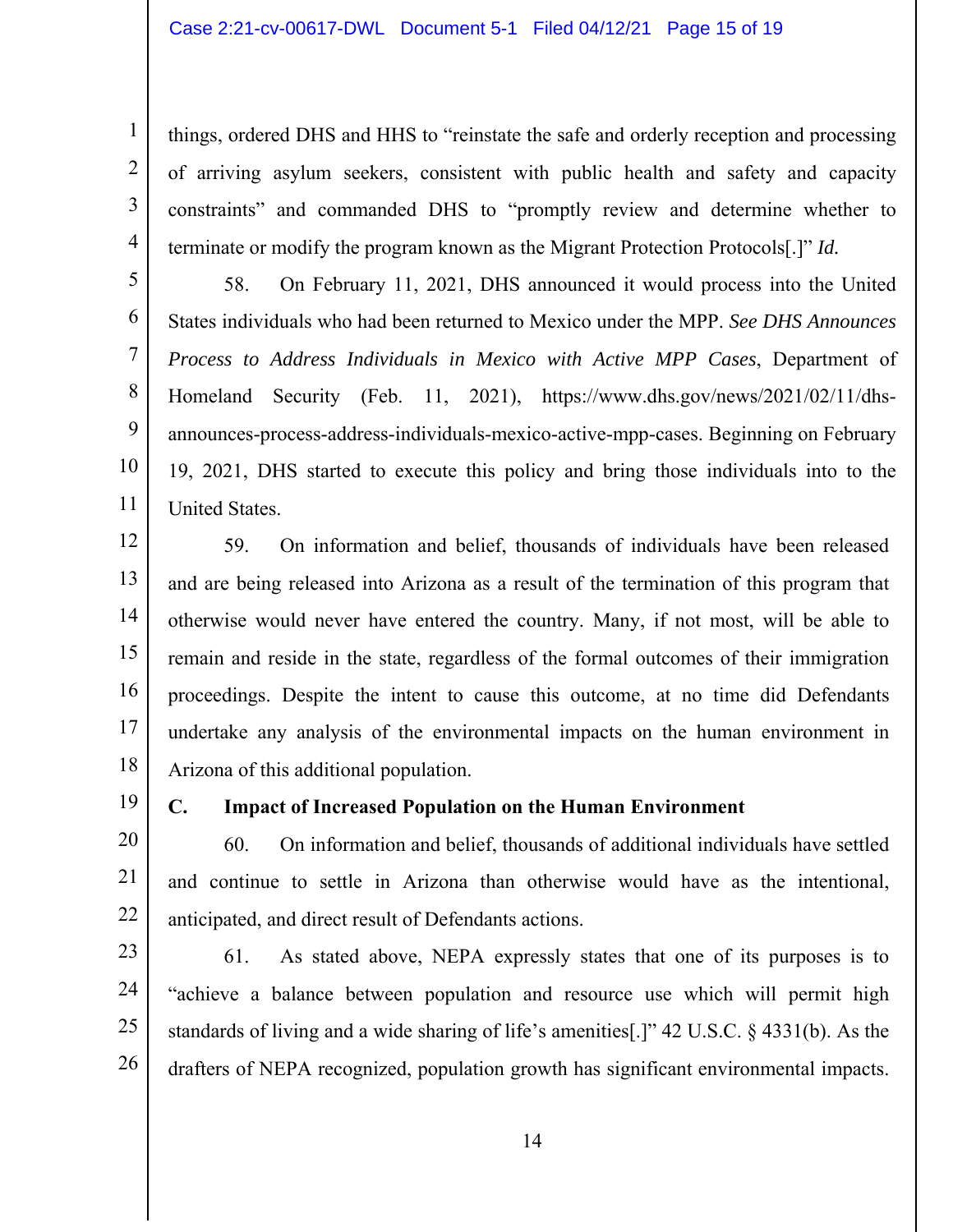Migrants (like everyone else) need housing, infrastructure, hospitals, and schools. They drive cars, purchase goods, and use public parks and other facilities. Their actions also directly result in the release of pollutants, carbon dioxide, and other greenhouse gases into the atmosphere, which directly affects air quality. All of these activities have significant environment impact which, as discussed above, courts have recognized as cognizable impacts under NEPA.

7 8 9 10 11 12 13 14 15 16 17 18 19 20 62. Accordingly, numerous decisions have considered the impact of agency actions on growth and the extent to which impacts from that growth could come within the ambit of NEPA. Since at least 1975, the Ninth Circuit has recognized that population growth is an environmental impact that agencies must often consider under NEPA. *See City of Davis*, 521 F.2d at 671 (concluding that "an influx of population that will frustrate the city's policy of 'controlled growth' and render its planning efforts to date obsolete" was an "environmental consequence<sup>[]"</sup> sufficient to grant plaintiff standing under NEPA). *See also Barnes*, 655 F.3d at 1139 (holding that, with respect to project adding a new runway to an airport, "even if the stated purpose of the project is to increase safety and efficiency, the agencies must analyze the impacts of the increased demand attributable to the additional runway as growth-inducing effects"); *City of Carmel-By-The-Sea v. U.S. Dep't of Transp.*, 123 F.3d 1142, 1162 (9th Cir. 1997) ("Consideration of the growth-inducing effects furthers the National Environmental Policy Act's information and public awareness goals.").

21

23

24

25

26

1

2

3

4

5

6

22

63. Population and growth effects must be considered as long as such effects are "'reasonably foreseeable[.]'" *Center for Biological Diversity*, 982 F.3d at 737. This includes indirect effects and such effects as may be "'later in time'" or "'farther removed in distance'" from the agency action in question. *Id.* For example, "[a]n increased risk of an oil spill caused by an increase in crude oil tanker traffic … is a reasonably foreseeable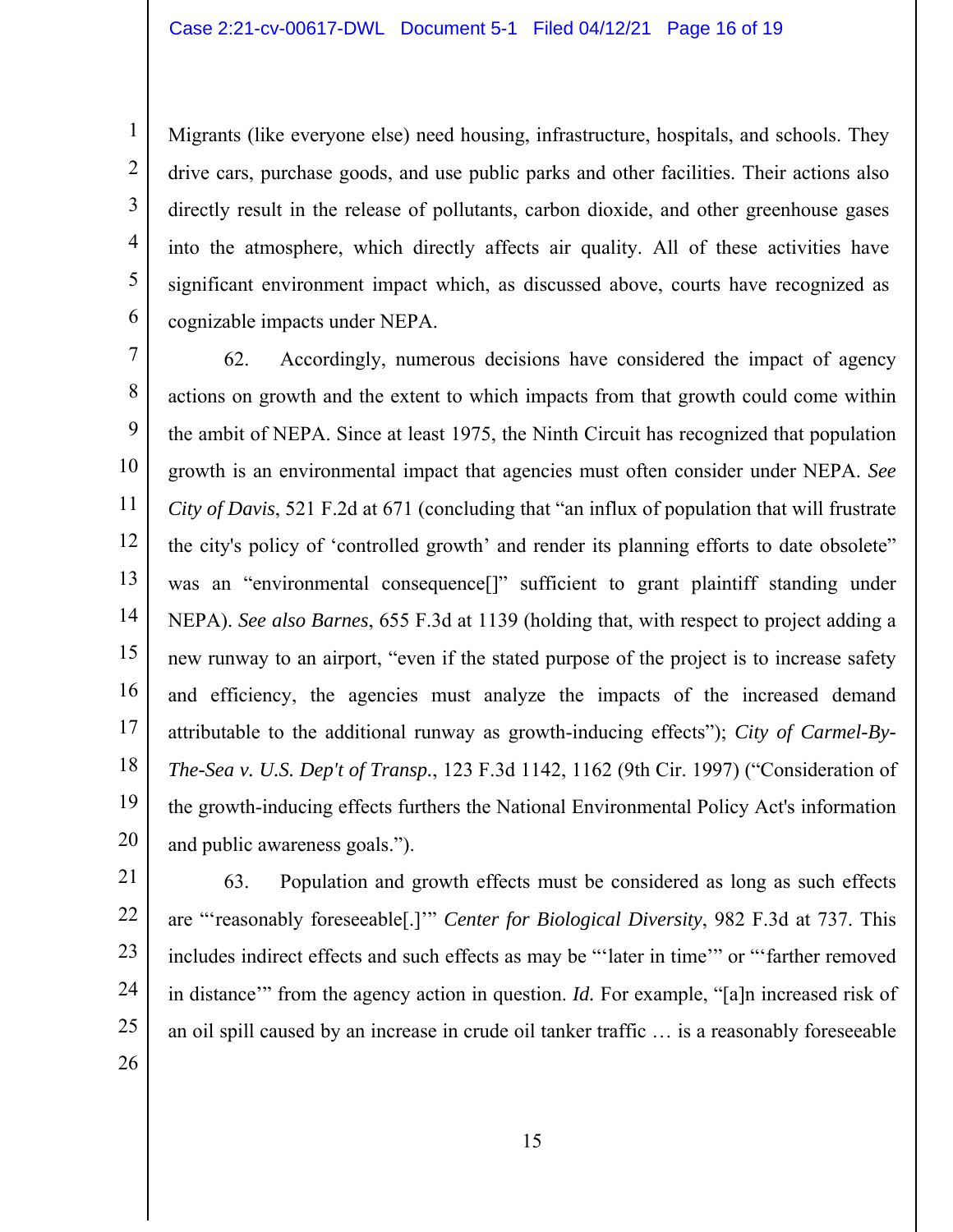2

3

4

5

6

7

8

indirect effect of a proposed dock extension." *Id.* (citing *Ocean Advocates v. U.S. Army Corps. of Eng'rs*, 402 F.3d 846, 867–70 (9th Cir. 2005)).

64. Where there is a question as to whether a major federal action will affect the environment, "[t]he appropriate inquiry" is whether the effect at issue is so "'remote and highly speculative'" that NEPA does not warrant its consideration. *See San Luis Obispo Mothers for Peace v. Nuclear Regulatory Comm'n*, 449 F.3d 1016, 1030 (9th Cir. 2006) (finding that Nuclear Regulatory Commission had violated NEPA by failing to consider the possibility of terrorist attacks on Diablo Canyon nuclear facility).

9 10 11 12 13 14 15 16 65. Furthermore, "NEPA requires that an environmental analysis for a single project consider the cumulative impacts of that project together with all past, present and reasonably foreseeable future actions." *See Idaho Sporting Cong., Inc. v. Rittenhouse*, 305 F.3d 957, 973 (9th Cir. 2002). *See also Great Basin Res. Watch v. Bureau of Land Mgmt.*, 844 F.3d 1095, 1104 (9th Cir. 2016) ("In a cumulative impact analysis, an agency must take a 'hard look' at all actions that may combine with the action under consideration to affect the environment.") (quoting *Te–Moak Tribe of W. Shoshone of Nev. v. U.S. Dep't of Interior*, 608 F.3d 592, 603 (9th Cir. 2010)) (cleaned up).

17 18 19 20 21 66. Here, all of the impacts from the actions detailed above should have been considered together, along with other parts of the administration's policy which serve to encourage migration. Whether considered separately or collectively, the impact of those policies, there can be little doubt, will foreseeably and directly impact the population of border states like Arizona.

22 23 24 25 26 67. Notwithstanding this governing law, in formulating the policies discussed above, the Defendants never took any of the specific procedures required by NEPA and the CEQ regulations. Defendants at no time have ever accounted for any environmental impacts of those policies or the cumulative impact of those actions in combination with each other.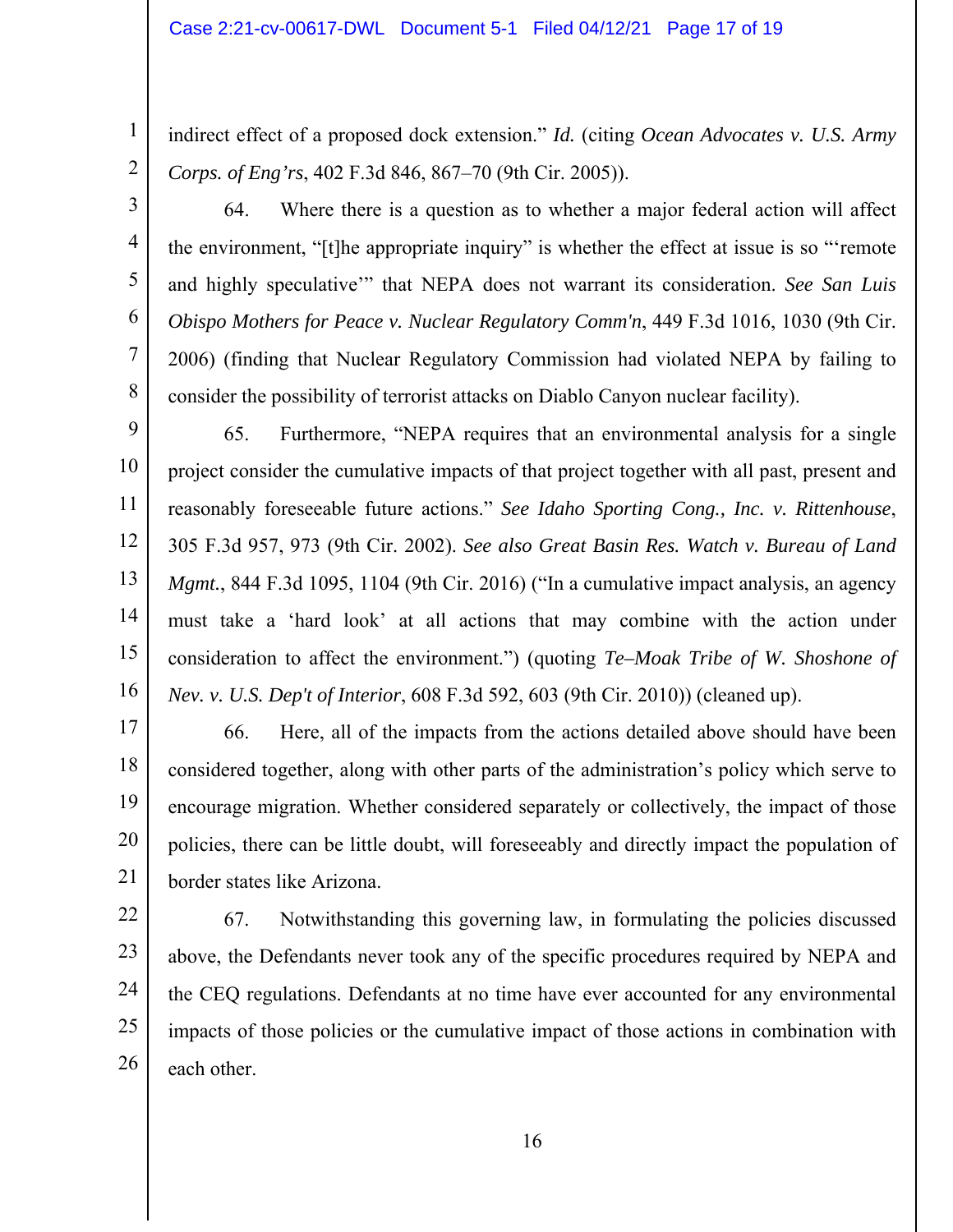# **CLAIM FOR RELIEF NEPA Violations**

2 3

4

5

6

7

8

1

68. The allegations in the preceding paragraphs are reincorporated herein.

69. Population growth in the State of Arizona is the reasonably foreseeable, direct, and proximate result of the Defendants actions, individually and when considered collectively along with all past, present and reasonably foreseeable future actions.

70. Population growth has significant environmental effects within the State, which Defendants were required to analyze under NEPA.

9 10 11 71. Each of the actions had other significant environmental effects which DHS similarly failed to consider. In particular, Defendants have not prepared either an EIS or EA to study the pertinent environmental effects.

12 13 14 15 16 72. In taking the above-referenced major federal actions without conducting any sort of environmental analysis, Defendants have taken final agency actions that are arbitrary, capricious, and otherwise not in accordance with law, or without observance of procedure required by law, within the meaning of the Administrative Procedure Act. 5 U.S.C. § 706(2). As such, Defendants' actions should be held unlawful and set aside. *Id.*

## **PRAYER FOR RELIEF**

18 Plaintiff respectfully request that this Court enter judgment:

19 20 21 A. Declaring that Defendants have violated NEPA by halting the construction of the border wall in Arizona and by processing migrants into the United States who were and who would have been covered by the MPP without preparing an EIS or EA;

22 23 24 25 B. Enjoining Defendants from continuing to take actions, including diverting and impounding appropriated funds, to prevent the continuation of construction of border wall under contracts already entered into by the United States until such time as Defendants comply with NEPA;

26